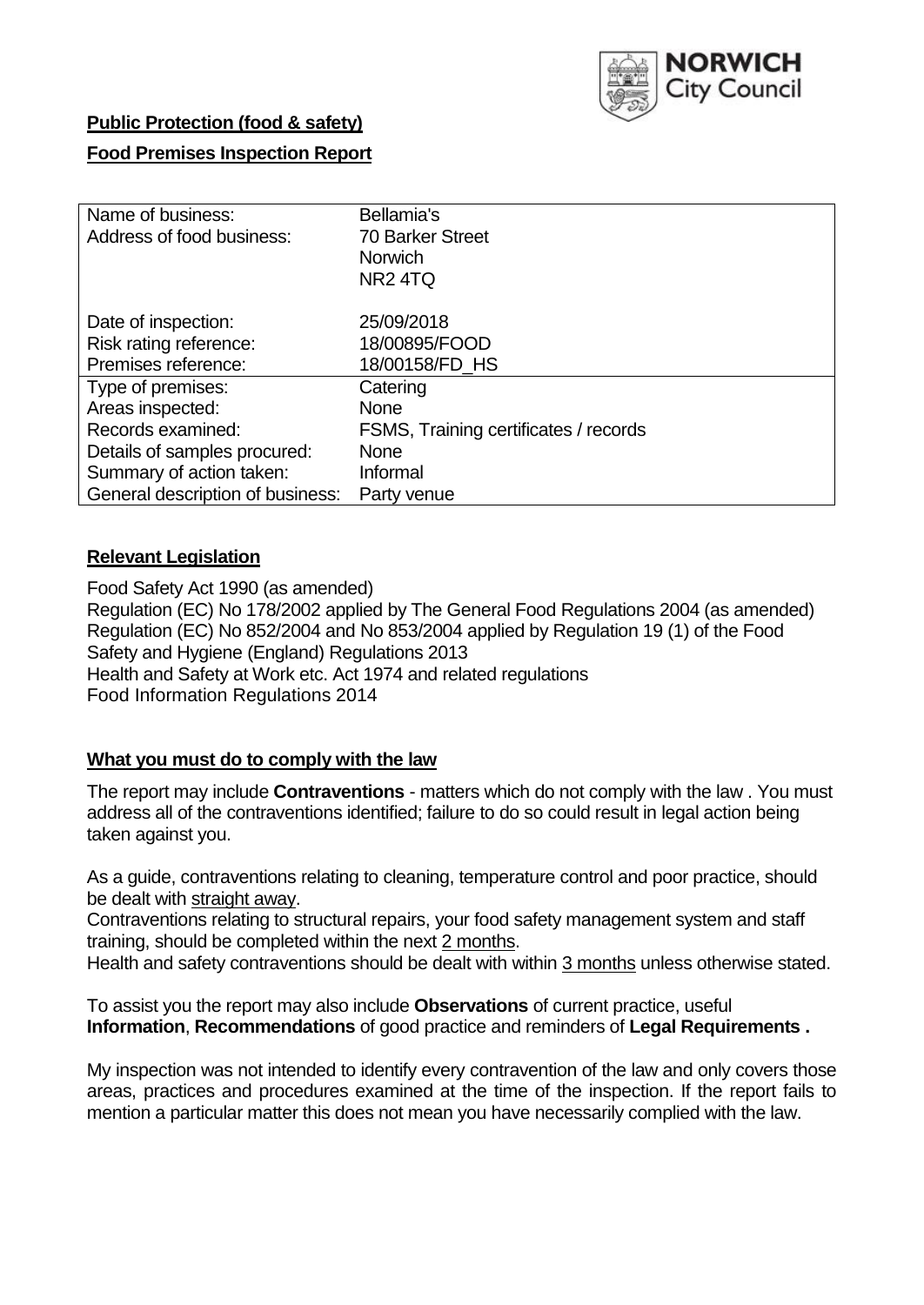# **FOOD SAFETY**

## **How we calculate your Food Hygiene Rating:**

The food safety section has been divided into the three areas which you are scored against for the hygiene rating: 1. food hygiene and safety procedures, 2. structural requirements and 3. confidence in management/control procedures. Each section begins with a summary of what was observed and the score you have been given. Details of how these scores combine to produce your overall food hygiene rating are shown in the table.

| <b>Compliance Area</b>                     |          |    |           | <b>You Score</b> |                |    |           |    |                |  |  |
|--------------------------------------------|----------|----|-----------|------------------|----------------|----|-----------|----|----------------|--|--|
| Food Hygiene and Safety                    |          |    |           | 0                | $\overline{5}$ | 10 | 15        | 20 | 25             |  |  |
| <b>Structure and Cleaning</b>              |          |    | 0         | 5.               | 10             | 15 | 20        | 25 |                |  |  |
| Confidence in management & control systems |          |    | $\Omega$  | 5                | 10             | 15 | 20        | 30 |                |  |  |
|                                            |          |    |           |                  |                |    |           |    |                |  |  |
| <b>Your Total score</b>                    | $0 - 15$ | 20 | $25 - 30$ |                  | $35 - 40$      |    | $45 - 50$ |    | > 50           |  |  |
| <b>Your Worst score</b>                    | 5        | 10 | 10        |                  | 15             |    | 20        |    | $\blacksquare$ |  |  |
|                                            |          |    |           |                  |                |    |           |    |                |  |  |
| <b>Your Rating is</b>                      | 5        | 4  | 3         |                  | $\overline{2}$ |    |           |    | $\Omega$       |  |  |

Your Food Hygiene Rating is 5 - a very good standard



# **1. Food Hygiene and Safety**

Food Hygiene standards are excellent. You demonstrated full compliance with legal requirements. You have safe food handling practices and procedures and all the necessary control measures to prevent cross-contamination are in place. **(Score 0)**

#### Contamination risks

**Observation** I was pleased to see that contamination risks were controlled.

## Personal Hygiene

**Observation** I was pleased to see that standards of personal hygiene were high.

#### Temperature Control

**Observation** I was pleased to see you were able to limit bacterial growth and/or survival by applying appropriate temperature controls at points critical to food safety and that you were diligently monitoring temperatures.